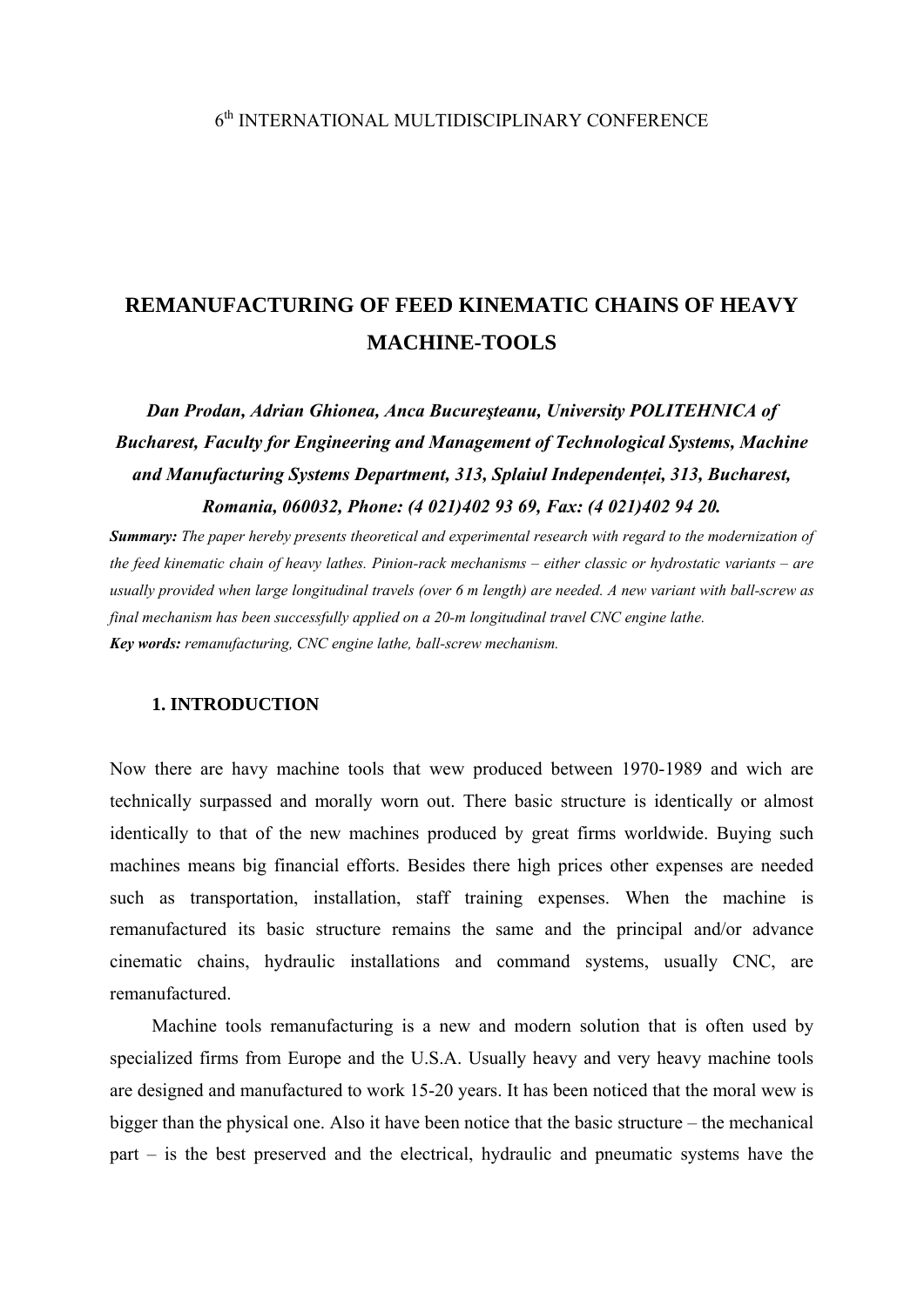highest were. Often these systems need several reparations, even before the settled date-lines. When the machine is remanufactured an architectural reconfiguration can be made using the old modules which are rearranged depending on the new technological demands. When the machine is remanufactured the following points are in view: the machine tool's technical simplification, the safety increase in working, a cut in the maintenance and reparing expenses, a increase of the techical performance. It has been noticed that the remanufactured heavy machine tools performances are superior to that of new ones and the price is lower. Also it is more profitable to remanufacture a machine tool 2–3 times that to produce a new one. The quality of a remanufactured machine tool is higher than of a new one because the techical characteristic are known and they can be improved. In conclusion the remanufacturing is an important engineering domain.

## **2. PRESENTATION OF CONSTRUCTIVE SOLUTION**

The engine lathe that has been remanufactured developed about 20 m longitudinal feed motion by using the kinematic diagram below (figure 1) as originally designed by its producer more than 25 years ago.



#### **Fig. 1.** *The originally kinetic diagram*

A gear reducer transmits motion from the electric motor to the final 40 mm pitch worm. This worm engages with a rack made of modules of approximate 1 m length each. The hydrostatic type worm has a complicated design with hydraulic pockets and circuits on each flank. It has been proved that design is not the right solution since the working conditions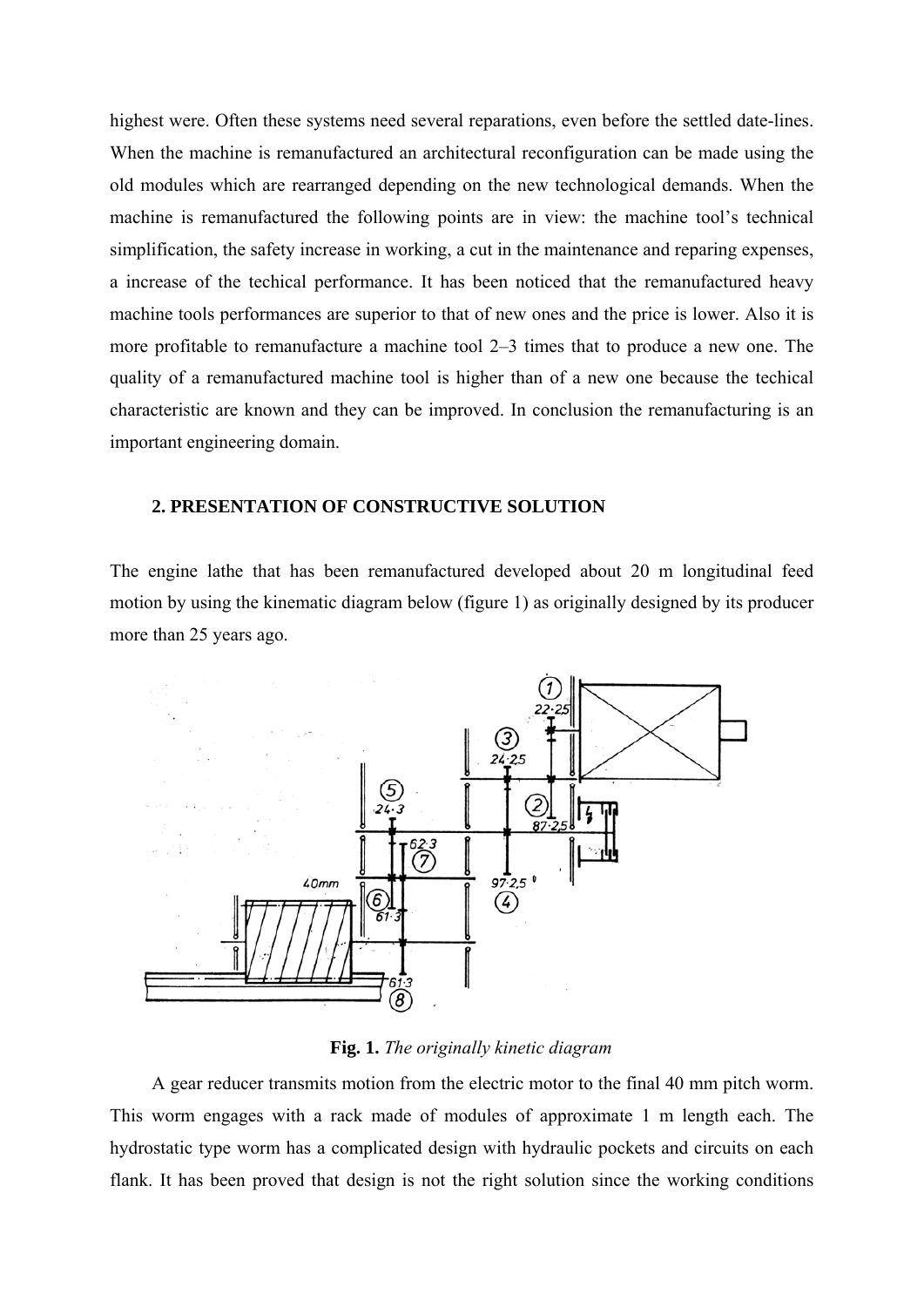determine local wear requiring frequent and costly repairs. When refabricating the machine the above mentioned mechanism had to be changed. Changing it with a new similar mechanism was out of question not only from technical point of view, but also due to cost reason: there was only one producer of such type of rack and its prices were very high. Under those circumstances and taking into consideration the related advantages a ball-screw design was adopted. That new solution kept the gear reducer for rotating the ball-screw nut (which is radial-axially borne) on the ball-screw fixed at its ends.

There were two disadvantages:

- the producers of ball-screws offered only ball screws of 6-8 m length,
- the deflection of long ball-screws caused by their weight and the distance between rests was too big.

The first disadvantage was overcome by finding a producer that manufactured a ballscrew with 20 mm pitch and 20 m length of three modules which were mounted directly on the machine. Five additional swinging rests hydraulically actuated were used in order to annul the deflection. A second hydraulic system ensured the straining of the ball-screw and the compensation of the length variation caused by temperature variation. Figure 2 shows the kinematic diagram of the new variant.



**Fig. 2.** *The kinetic diagram of the new variant* 

The numbers meaning within figure 2 is the following: 1 - feed electric motor with speed adjustment by frequency;  $2 -$  brake;  $3 - Z$  axis gear reducer;  $4 -$  bearing and ball screw; 5 – rest cylinders; 6 – linear hydraulic motor for ball-screw straining; 7 – bearing towards headstock; 8 – bearing towards tailstock.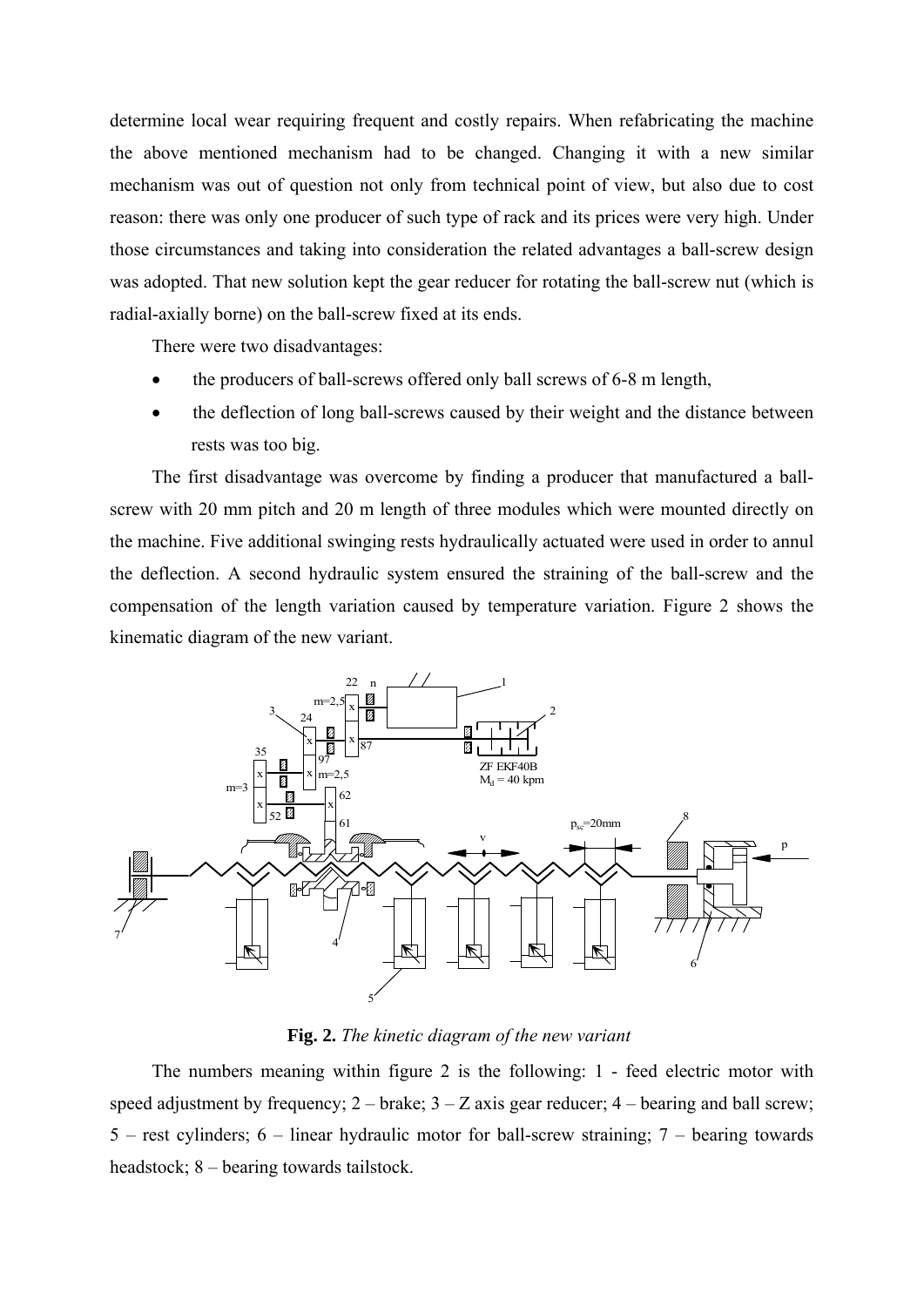#### **3. CALCULATION OF REST CYLINDERS**

The force and the travel required to annul the deflection and to ensure the proper supporting ware determined by calculating the ball-screw. There were chosen cylinders with 50 mm diameter piston, to work to a pressure of approximate  $30...40$  daN/cm<sup>2</sup>.

The equations (1) and (2) describe the working of such a cylinder when ascending:

$$
M\frac{d^2x}{dt^2} + bv + Ff = p_1S_1 - (p_2S_2)
$$
 (1)

$$
Q = S_1 \frac{dx}{dt} + \frac{V_m}{E} \frac{dp_1}{dt}
$$
 (2)

Within the above equations the lettering represents the following: *M* - reduced mass, *x* travel, *t* - time, *b* – linearized coefficient of force losses in proportion to the speed, *v* - speed, *Ff* – friction force,  $p_1$  – pressure on the large surface of the piston,  $S_1$ - large surface of the piston, *p*2 - pressure on the small surface of the piston, *S*2 - small surface of the piston, *Q*  used flow,  $V_m$  - average volume of liquid in the large chamber of the cylinder,  $E$  – elastic modulus of the used oil.

The term  $(p_2S_2)$  appears only during the braking phase and it is considered as being constant. If differentiating relation (1) and replacing  $\frac{dp_1}{dt}$  in the relation (2) then relation (3) will be obtained:

$$
M\frac{d^3x}{dt^3} + b\frac{d^2x}{dt^2} + S_1^2\frac{E}{V_m}\frac{dx}{dt} = QS_1\frac{E}{V_m}
$$
 (3)

Solving the differential equation allows the determination of speed and travel evolution in time. As a result of the calculation a time required to perform the maximum travel which corresponds to the correct supporting of the ball screws has been determined. Its value is 1 … 2 s.

Figure 3 presents a schematic drawing of such type of cylinder and the notation is the following:  $1 - \text{rod}$ ;  $2 - \text{cover}$  with clamping flange;  $3 - \text{bushing}$ ,  $4$ ,  $5$ ,  $6$ ,  $8 - \text{sealing}$  elements (fixed);  $7 - body$ ;  $9 - cylinder$ ;  $10 - braking$  bushing at end of travel;  $11$ ,  $12 - movable$ sealing elements for the piston; 13 – locking system of the piston on the rod.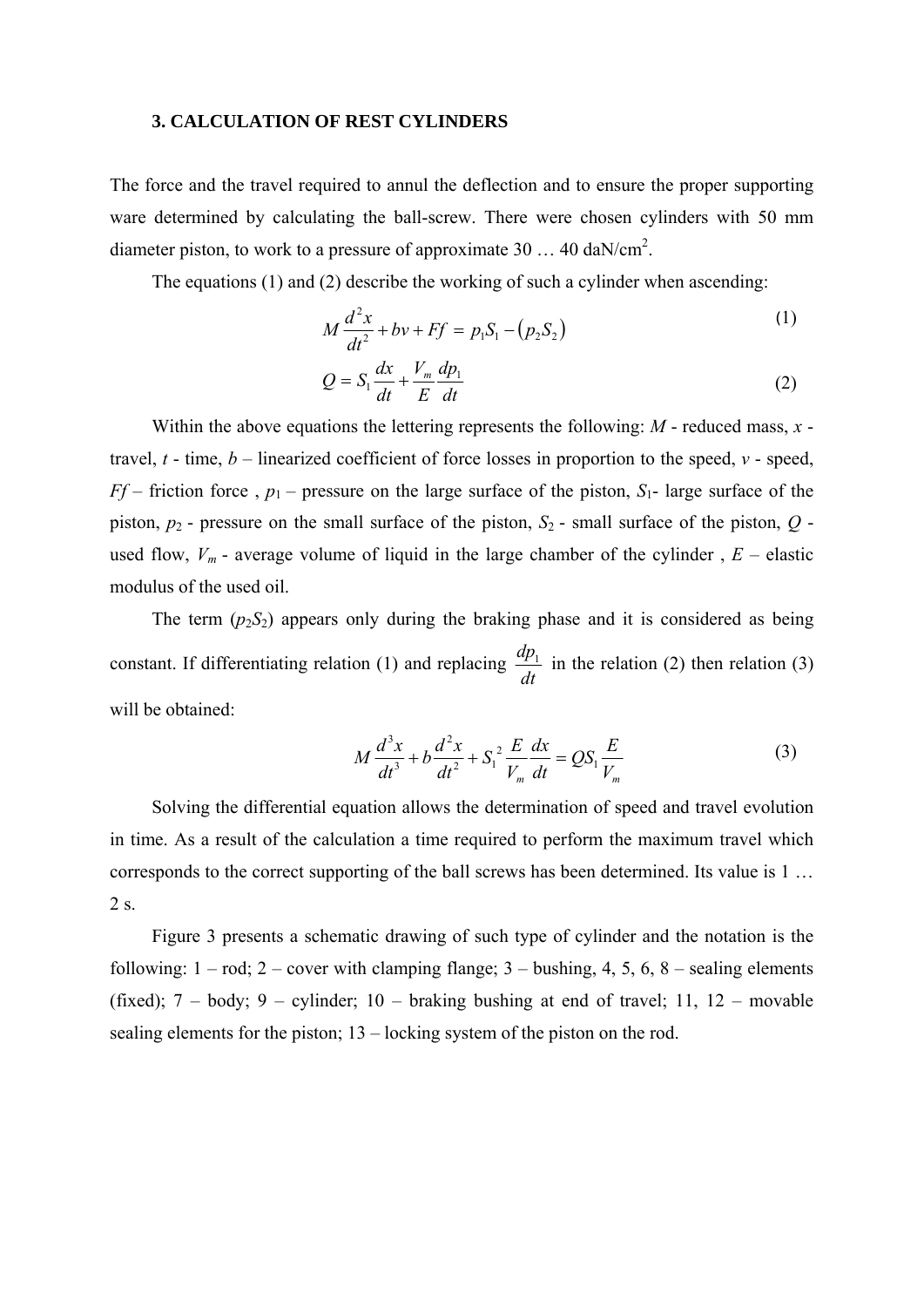

**Fig. 3.** *A schematic drawing of the cylinder* 

Such a cylinder is the one in the figure 4.



**Fig. 4.** *The cylinder* 

The calculation does not take into consideration the brake and the compression the liquid endures along the pipes. When dimensioning the control cams of the cylinders it was estimated the time required for lifting was 6 s. Under these circumstances, a control anticipation of 0.6 m results for a rapid traverse of 6 m/min. In order to prevent accidents the control for descending is double, from the cam and the Z axis transducer as well. Inductive microswitches confirm the positions of the cylinders. In case of power failure the hydraulic locks block the cylinders. A pneumatic-hydraulic accumulator is provided to avoid oil heating and to shorten the actuating time. Figure 5 shows a cylinder mounted on the bed.